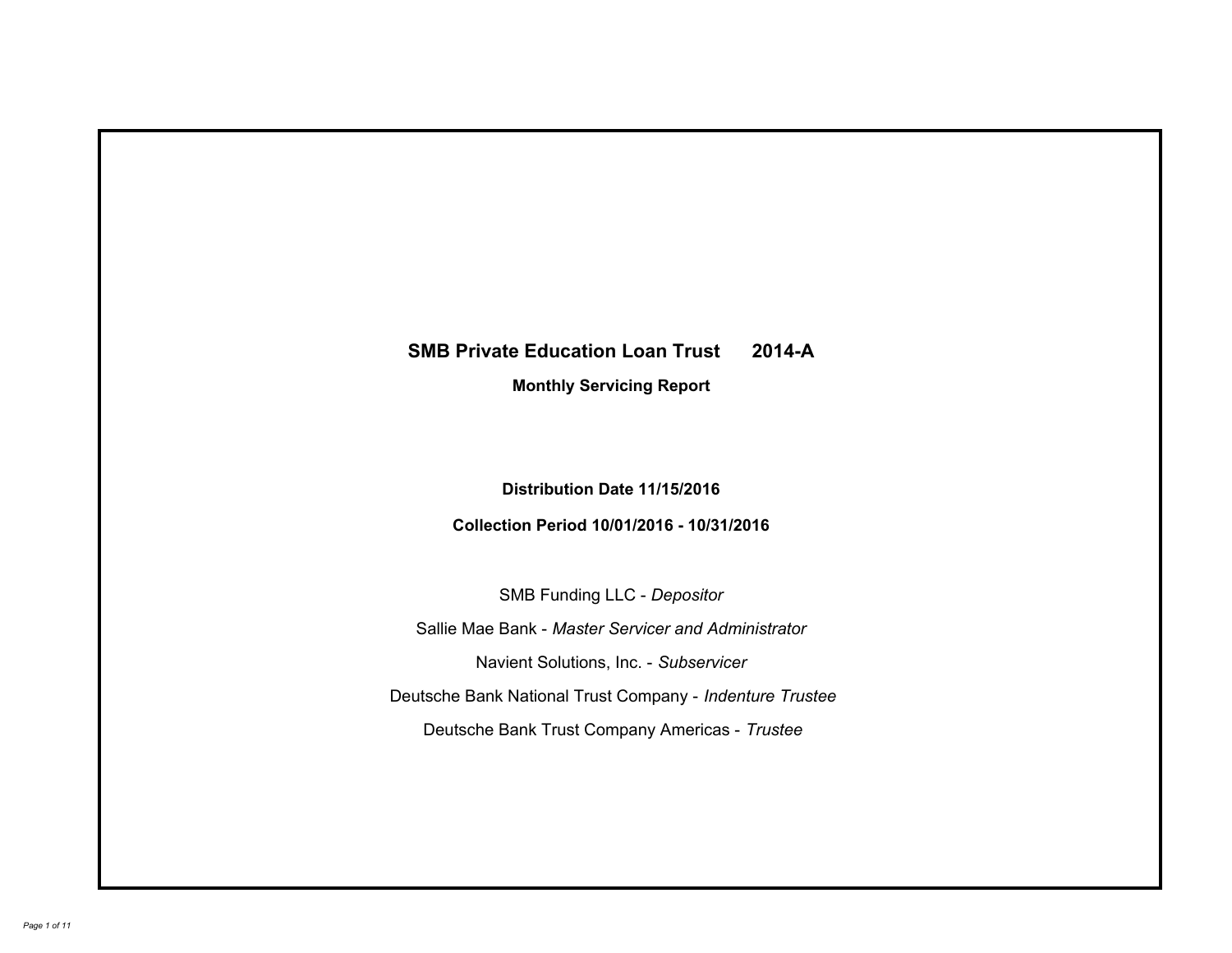|  |  |  | <b>Deal Parameters</b> |  |
|--|--|--|------------------------|--|
|--|--|--|------------------------|--|

| Α | <b>Student Loan Portfolio Characteristics</b>   |                   | 08/07/2014       | 09/30/2016       | 10/31/2016       |
|---|-------------------------------------------------|-------------------|------------------|------------------|------------------|
|   | <b>Principal Balance</b>                        |                   | \$361,523,983.59 | \$307,422,931.16 | \$303,776,038.67 |
|   | Interest to be Capitalized Balance              |                   | 17,313,307.43    | 14,575,078.92    | 14,769,978.46    |
|   | Pool Balance                                    |                   | \$378,837,291.02 | \$321,998,010.08 | \$318,546,017.13 |
|   | Weighted Average Coupon (WAC)                   |                   | 7.81%            | 7.82%            | 7.81%            |
|   | Weighted Average Remaining Term                 |                   | 138.29           | 141.92           | 142.38           |
|   | Number of Loans                                 |                   | 33,555           | 28,019           | 27,743           |
|   | Number of Borrowers                             |                   | 26,651           | 21,948           | 21,751           |
|   | Pool Factor                                     |                   |                  | 0.849963870      | 0.840851798      |
|   | Since Issued Total Constant Prepayment Rate (1) |                   |                  | 6.57%            | 6.58%            |
| B | <b>Debt Securities</b>                          | <b>Cusip/Isin</b> | 10/17/2016       |                  | 11/15/2016       |
|   | A1                                              | 784456AA3         | \$28,577,048.76  |                  | \$24,338,206.94  |
|   | A2A                                             | 784456AB1         | \$68,000,000.00  |                  | \$68,000,000.00  |
|   | A <sub>2</sub> B                                | 784456AC9         | \$68,000,000.00  |                  | \$68,000,000.00  |
|   | A <sub>3</sub>                                  | 784456AD7         | \$50,000,000.00  |                  | \$50,000,000.00  |
|   | B                                               | 784456AE5         | \$36,000,000.00  |                  | \$36,000,000.00  |
|   | C                                               | 784456AF2         | \$42,000,000.00  |                  | \$42,000,000.00  |
|   |                                                 |                   |                  |                  |                  |
| С | <b>Certificates</b>                             | Cusip/Isin        | 10/17/2016       |                  | 11/15/2016       |
|   | <b>Excess Distribution</b>                      | 784456105         | \$100,000.00     |                  | \$100,000.00     |
|   |                                                 |                   |                  |                  |                  |
| D | <b>Account Balances</b>                         |                   | 10/17/2016       |                  | 11/15/2016       |
|   | Reserve Account Balance                         |                   | \$958,735.00     |                  | \$958,735.00     |
|   |                                                 |                   |                  |                  |                  |
| E | <b>Asset / Liability</b>                        |                   | 10/17/2016       |                  | 11/15/2016       |
|   | Overcollateralization Percentage *              |                   | 22.18%           |                  | 22.67%           |
|   | Specified Overcollateralization Amount *        |                   | \$96,599,403.02  |                  | \$95,563,805.14  |
|   | Actual Overcollateralization Amount *           |                   | \$71,420,961.32  |                  | \$72,207,810.19  |

\* Based on the Rated debt securities (Class A and Class B Bonds)

(1) Since Issued Total CPR calculations found in monthly servicing reports issued on or prior to September 15, 2015 originally included loans that were removed from the pool by the sponsor because they became ineligible for the pool between the cut-off date and settlement date. On October 5, 2015, Since Issued Total CPR calculations were revised to exclude these loans and all prior monthly servicing reports were restated. For additional information, see 'Since Issued CPR Methodology' found on page 11 of this report.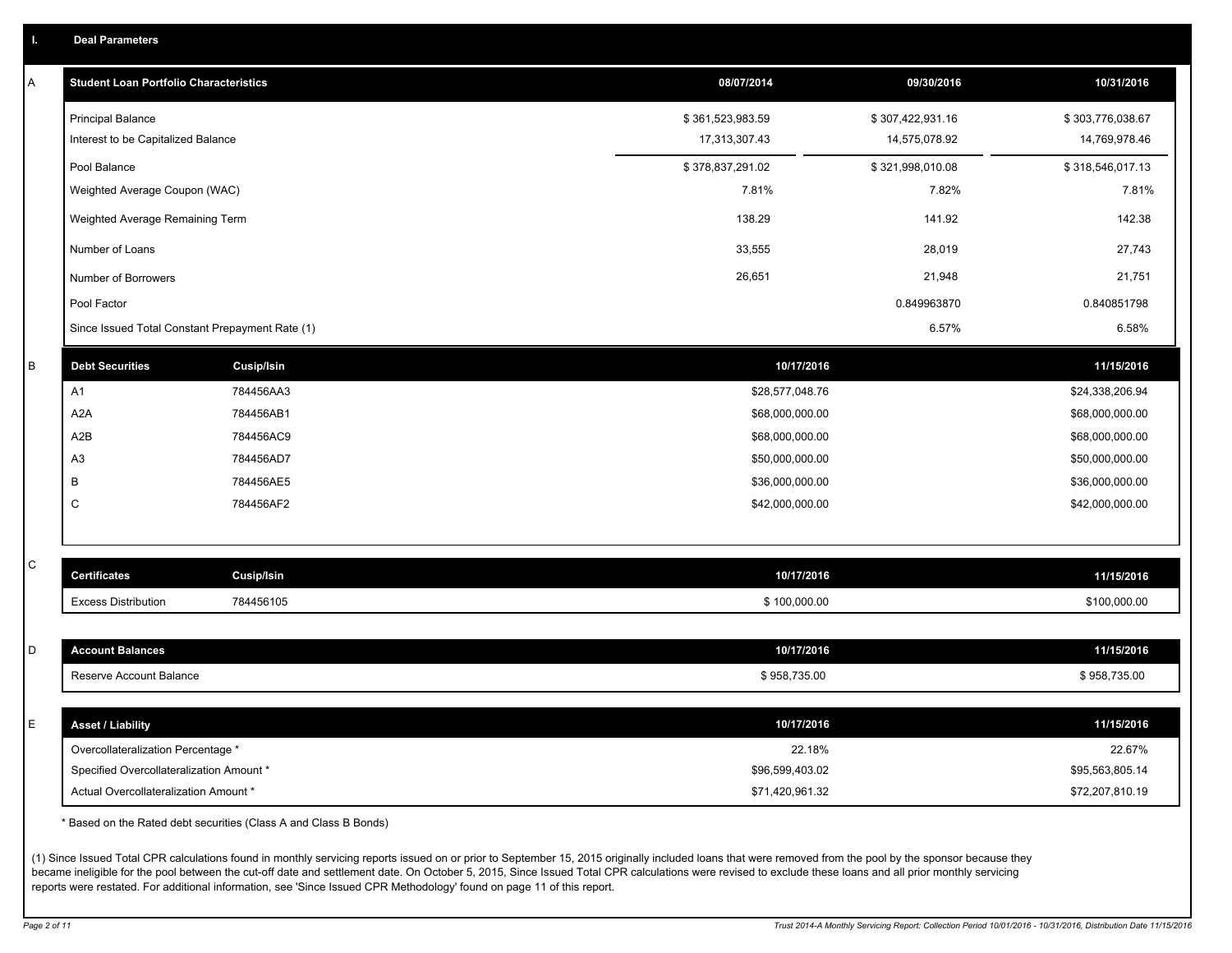### **II. 2014-A Trust Activity 10/01/2016 through 10/31/2016**

| Α | <b>Student Loan Principal Receipts</b>                           |                |
|---|------------------------------------------------------------------|----------------|
|   | <b>Borrower Principal</b>                                        | 3,758,356.42   |
|   | <b>Consolidation Activity Principal</b>                          | 0.00           |
|   | Seller Principal Reimbursement                                   | 0.00           |
|   | Servicer Principal Reimbursement                                 | 0.00           |
|   | Delinquent Principal Purchases by Servicer                       | 0.00           |
|   | <b>Other Principal Deposits</b>                                  | 0.00           |
|   | <b>Total Principal Receipts</b>                                  | \$3,758,356.42 |
| B | <b>Student Loan Interest Receipts</b>                            |                |
|   | <b>Borrower Interest</b>                                         | 1,297,964.31   |
|   | <b>Consolidation Activity Interest</b>                           | 0.00           |
|   | Seller Interest Reimbursement                                    | 0.00           |
|   | Servicer Interest Reimbursement                                  | (1,896.51)     |
|   | Delinquent Interest Purchases by Servicer                        | 0.00           |
|   | <b>Other Interest Deposits</b>                                   | 9,801.13       |
|   | <b>Total Interest Receipts</b>                                   | \$1,305,868.93 |
| С | <b>Recoveries on Realized Losses</b>                             | \$35,463.31    |
| D | <b>Investment Income</b>                                         | \$1,402.04     |
| Е | <b>Funds Borrowed from Next Collection Period</b>                | \$0.00         |
| F | <b>Funds Repaid from Prior Collection Period</b>                 | \$0.00         |
| G | Loan Sale or Purchase Proceeds                                   | \$0.00         |
| н | Initial Deposits to Collection Account                           | \$0.00         |
|   | <b>Excess Transferred from Other Accounts</b>                    | \$0.00         |
| J | <b>Borrower Benefit Reimbursements</b>                           | \$0.00         |
| Κ | <b>Gross Swap Receipt</b>                                        | \$0.00         |
| L | <b>Other Deposits</b>                                            | \$0.00         |
| М | <b>Other Fees Collected</b>                                      | \$0.00         |
| N | <b>AVAILABLE FUNDS</b>                                           | \$5,101,090.70 |
| O | Non-Cash Principal Activity During Collection Period             | \$111,463.93   |
| P | Aggregate Purchased Amounts by the Depositor, Servicer or Seller | \$0.00         |
| Q | Aggregate Loan Substitutions                                     | \$0.00         |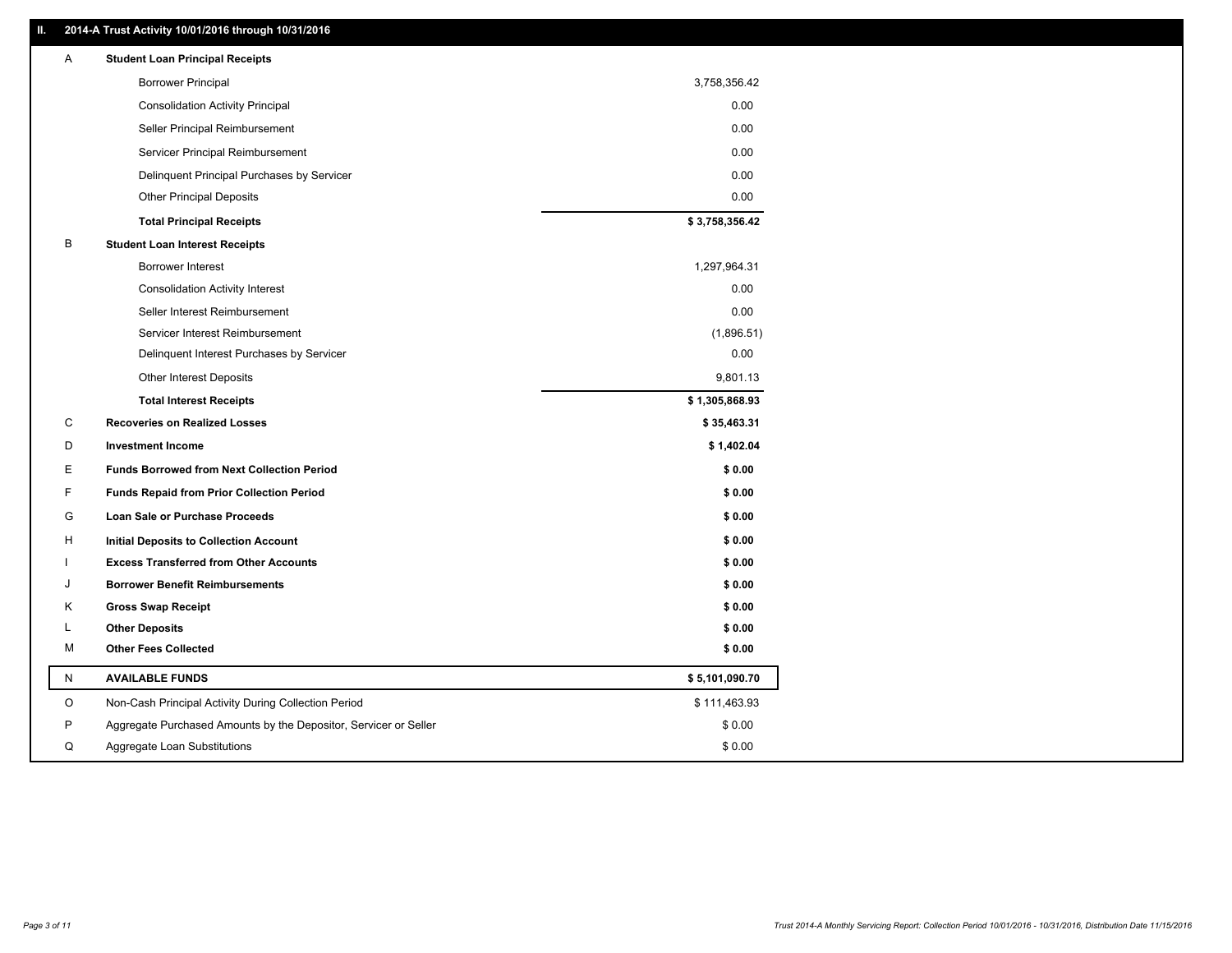|                   |                         |                          |         | 10/31/2016       |                |                          |         | 09/30/2016       |                |
|-------------------|-------------------------|--------------------------|---------|------------------|----------------|--------------------------|---------|------------------|----------------|
|                   |                         | <b>Wtd Avg</b><br>Coupon | # Loans | Principal        | % of Principal | <b>Wtd Avg</b><br>Coupon | # Loans | Principal        | % of Principal |
| INTERIM:          | IN SCHOOL               | 8.90%                    | 1,836   | \$17,651,362.94  | 5.811%         | 8.88%                    | 1,856   | \$18,011,626.56  | 5.859%         |
|                   | GRACE                   | 8.73%                    | 1,426   | \$14,836,443.96  | 4.884%         | 8.75%                    | 1,464   | \$15,060,311.89  | 4.899%         |
|                   | <b>DEFERMENT</b>        | 8.79%                    | 1,257   | \$13,200,560.02  | 4.345%         | 8.72%                    | 1,174   | \$12,313,120.23  | 4.005%         |
| <b>REPAYMENT:</b> | <b>CURRENT</b>          | 7.53%                    | 21,672  | \$238,354,041.43 | 78.464%        | 7.56%                    | 21,744  | \$240,504,801.05 | 78.233%        |
|                   | 31-60 DAYS DELINQUENT   | 8.72%                    | 283     | \$3,440,615.12   | 1.133%         | 8.58%                    | 337     | \$3,861,939.97   | 1.256%         |
|                   | 61-90 DAYS DELINQUENT   | 8.52%                    | 167     | \$1,973,837.99   | 0.650%         | 8.21%                    | 183     | \$2,069,845.23   | 0.673%         |
|                   | 91-120 DAYS DELINQUENT  | 7.99%                    | 108     | \$1,143,460.70   | 0.376%         | 8.20%                    | 139     | \$1,578,589.82   | 0.513%         |
|                   | 121-150 DAYS DELINQUENT | 9.02%                    | 113     | \$1,174,443.42   | 0.387%         | 9.28%                    | 85      | \$1,072,039.55   | 0.349%         |
|                   | 151-180 DAYS DELINQUENT | 9.13%                    | 79      | \$1,098,198.80   | 0.362%         | 9.06%                    | 93      | \$1,032,504.34   | 0.336%         |
|                   | > 180 DAYS DELINQUENT   | 9.35%                    | 74      | \$819,813.53     | 0.270%         | 9.52%                    | 65      | \$755,506.31     | 0.246%         |
|                   | FORBEARANCE             | 8.30%                    | 728     | \$10,083,260.76  | 3.319%         | 8.11%                    | 879     | \$11,162,646.21  | 3.631%         |
| <b>TOTAL</b>      |                         |                          | 27,743  | \$303,776,038.67 | 100.00%        |                          | 28,019  | \$307,422,931.16 | 100.00%        |

Percentages may not total 100% due to rounding \*

\*\* Smart Option Interest Only loans and \$25 Fixed Payment loans classified as in repayment whether student borrowers are in school, in grace, in deferment or required to make full principal and interest payments on their l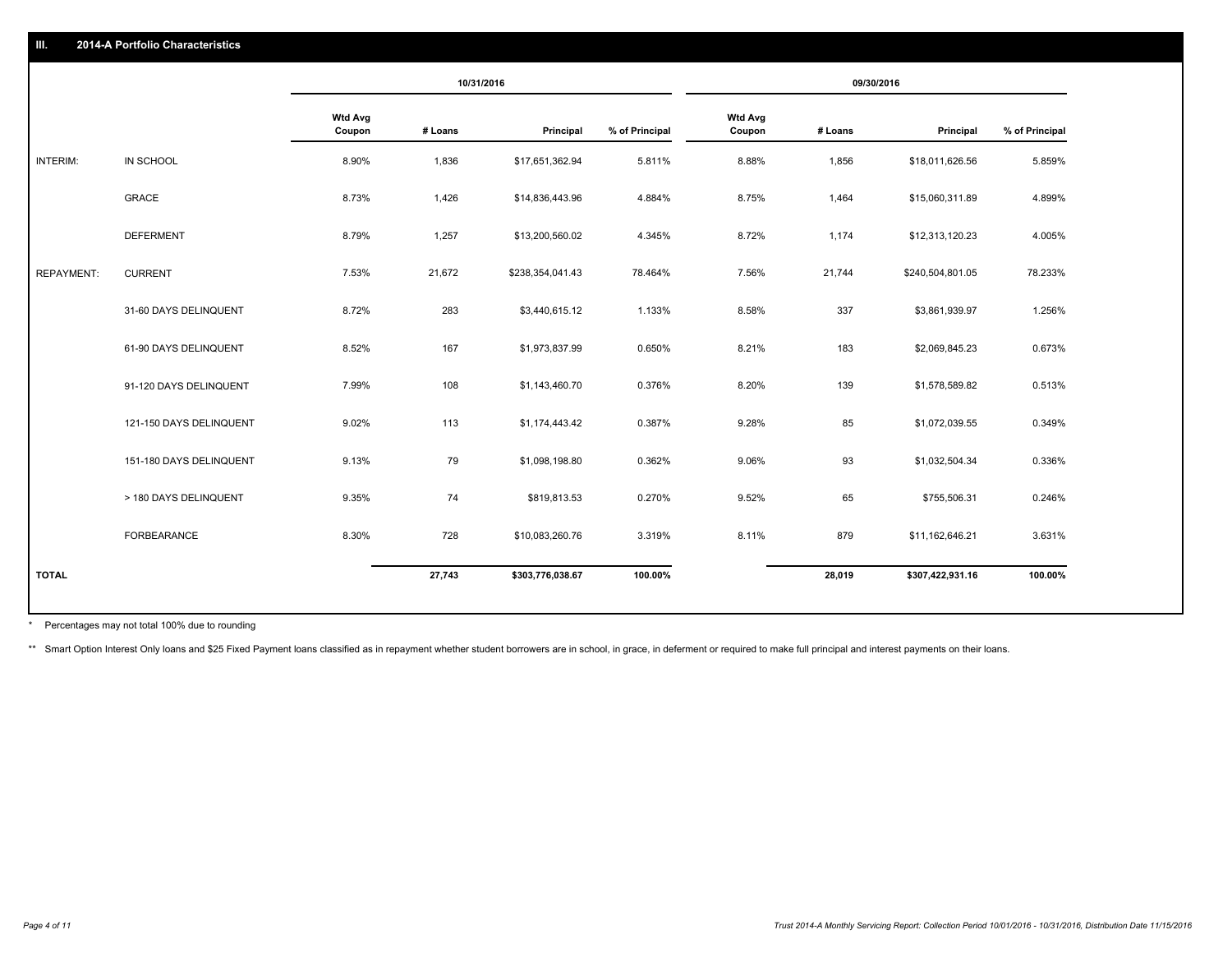|                                                         | 10/31/2016       | 9/30/2016        |
|---------------------------------------------------------|------------------|------------------|
| Pool Balance                                            | \$318,546,017.13 | \$321,998,010.08 |
| Total # Loans                                           | 27,743           | 28,019           |
| Total # Borrowers                                       | 21,751           | 21,948           |
| Weighted Average Coupon                                 | 7.81%            | 7.82%            |
| Weighted Average Remaining Term                         | 142.38           | 141.92           |
| Percent of Pool - Cosigned                              | 93.7%            | 93.7%            |
| Percent of Pool - Non Cosigned                          | 6.3%             | 6.3%             |
| Borrower Interest Accrued for Period                    | \$1,996,507.16   | \$1,958,014.95   |
| Outstanding Borrower Interest Accrued                   | \$16,284,996.85  | \$16,077,543.37  |
| Gross Principal Realized Loss - Periodic                | \$339,860.29     | \$328,863.71     |
| Gross Principal Realized Loss - Cumulative              | \$4,164,282.22   | \$3,824,421.93   |
| Delinquent Principal Purchased by Servicer - Periodic   | \$0.00           | \$0.00           |
| Delinquent Principal Purchased by Servicer - Cumulative | \$0.00           | \$0.00           |
| Recoveries on Realized Losses - Periodic                | \$35,463.31      | \$10,314.45      |
| Recoveries on Realized Losses - Cumulative              | \$191,182.29     | \$155,718.98     |
| Net Losses - Periodic                                   | \$304,396.98     | \$318,549.26     |
| Net Losses - Cumulative                                 | \$3,973,099.93   | \$3,668,702.95   |
| <b>Cumulative Gross Defaults</b>                        | \$4,164,282.22   | \$3,824,421.93   |
| Change in Gross Defaults                                | \$339,860.29     | \$328,863.71     |
| Non-Cash Principal Activity - Capitalized Interest      | \$450,863.13     | \$431,842.94     |
| Since Issued Total Constant Prepayment Rate (CPR) (1)   | 6.58%            | 6.57%            |
| <b>Loan Substitutions</b>                               | \$0.00           | \$0.00           |
| <b>Cumulative Loan Substitutions</b>                    | \$0.00           | \$0.00           |
| <b>Unpaid Master Servicing Fees</b>                     | \$0.00           | \$0.00           |
| <b>Unpaid Sub-Servicing Fees</b>                        | \$0.00           | \$0.00           |
| <b>Unpaid Administration Fees</b>                       | \$0.00           | \$0.00           |
| Unpaid Carryover Master Servicing Fees                  | \$0.00           | \$0.00           |
| Unpaid Carryover Sub-Servicing Fees                     | \$0.00           | \$0.00           |
| Note Interest Shortfall                                 | \$0.00           | \$0.00           |

(1) Since Issued Total CPR calculations found in monthly servicing reports issued on or prior to September 15, 2015 originally included loans that were removed from the pool by the sponsor because they became ineligible for the pool between the cut-off date and settlement date. On October 5, 2015, Since Issued Total CPR calculations were revised to exclude these loans and all prior monthly servicing reports were restated. For additional information, see 'Since Issued CPR Methodology' found on page 11 of this report.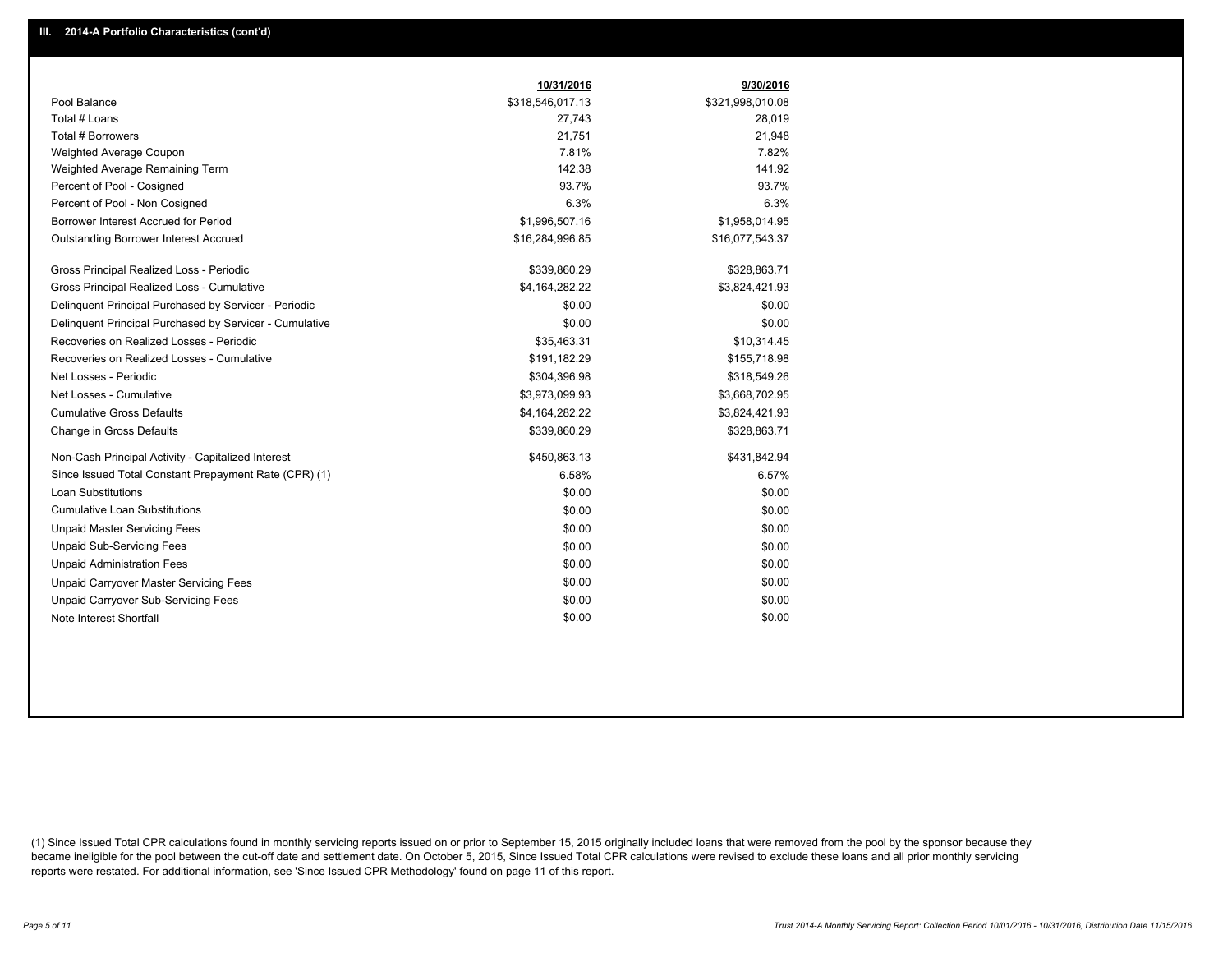## **IV. 2014-A Portfolio Statistics by Loan Program**

|                                                       | Weighted<br><b>Average Coupon</b> | # LOANS | <b>\$ AMOUNT</b> | $%$ *    |
|-------------------------------------------------------|-----------------------------------|---------|------------------|----------|
| - Smart Option Deferred Loans                         | 8.36%                             | 8,866   | \$91,390,768.50  | 30.085%  |
| - Smart Option Fixed Pay Loans                        | 8.04%                             | 5,469   | \$70,534,841.17  | 23.219%  |
| - Smart Option Interest-Only Loans                    | 7.33%                             | 13,408  | \$141,850,429.00 | 46.696%  |
| - Other Loan Programs                                 | $0.00\%$                          | 0.00    | \$0.00           | 0.000%   |
| <b>Total</b>                                          | 7.81%                             | 27,743  | \$303,776,038.67 | 100.000% |
| Prime Indexed Loans -- Monthly Reset Adjustable       |                                   |         | \$0.00           |          |
| Prime Indexed Loans -- Monthly Reset Non-Adjustable   |                                   |         | \$0.00           |          |
| Prime Indexed Loans -- Quarterly Reset Adjustable     |                                   |         | \$0.00           |          |
| Prime Indexed Loans -- Quarterly Reset Non-Adjustable |                                   |         | \$0.00           |          |
| Prime Indexed Loans -- Annual Reset                   |                                   |         | \$0.00           |          |
| T-Bill Indexed Loans                                  |                                   |         | \$0.00           |          |
| Fixed Rate Loans                                      |                                   |         | \$44,349,519.47  |          |
| <b>LIBOR Indexed Loans</b>                            |                                   |         | \$274,196,497.66 |          |
|                                                       |                                   |         |                  |          |

\* Note: Percentages may not total 100% due to rounding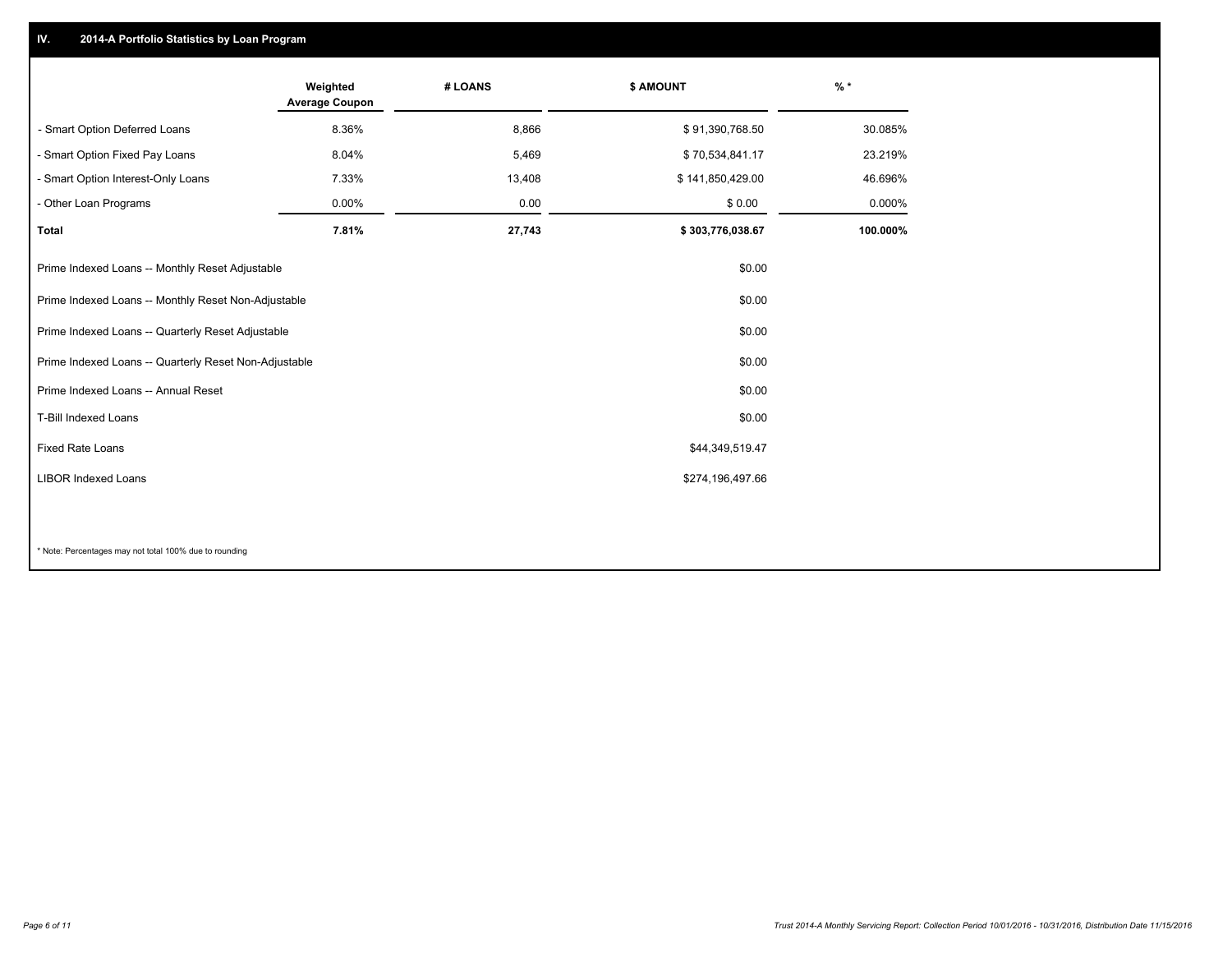| v. | 2014-A Reserve Account and Principal Distribution Calculations                                                                                                                                     |                  |  |
|----|----------------------------------------------------------------------------------------------------------------------------------------------------------------------------------------------------|------------------|--|
| А. | <b>Reserve Account</b>                                                                                                                                                                             |                  |  |
|    | Specified Reserve Account Balance                                                                                                                                                                  | \$958,735.00     |  |
|    | Actual Reserve Account Balance                                                                                                                                                                     | \$958,735.00     |  |
| В. | <b>Principal Distribution Amount</b>                                                                                                                                                               |                  |  |
|    | Class A Notes Outstanding<br>i.                                                                                                                                                                    | \$214,577,048.76 |  |
|    | Pool Balance<br>ii.                                                                                                                                                                                | \$318,546,017.13 |  |
|    | First Priority Principal Distribution Amount (i - ii)<br>iii.                                                                                                                                      | \$0.00           |  |
|    | Class A and B Notes Outstanding<br>iv.                                                                                                                                                             | \$250,577,048.76 |  |
|    | First Priority Principal Distribution Amount<br>V.                                                                                                                                                 | \$0.00           |  |
|    | Pool Balance<br>vi.                                                                                                                                                                                | \$318,546,017.13 |  |
|    | Specified Overcollateralization Amount<br>vii.                                                                                                                                                     | \$95,563,805.14  |  |
|    | viii. Regular Principal Distribution Amount (iv - v) - (vi - vii)                                                                                                                                  | \$27,594,836.77  |  |
|    | Notes Outstanding<br>ix.                                                                                                                                                                           | \$292,577,048.76 |  |
|    | First Priority Principal Distribution Amount<br>Х.                                                                                                                                                 | \$0.00           |  |
|    | Regular Principal Distribution Amount<br>xi.                                                                                                                                                       | \$27,594,836.77  |  |
|    | Available Funds (after payment of waterfall items A through J) *<br>xii.                                                                                                                           | \$0.00           |  |
|    | xiii. Additional Principal Distribution Amount (min(ix - x - xi, xiii))                                                                                                                            | \$0.00           |  |
|    | * Represents 50% of value if the principal balance of the notes is greater than 10% of initial principal balance of the notes or the Class A and Class B note are reduced to 0, otherwise the full |                  |  |

value is shown.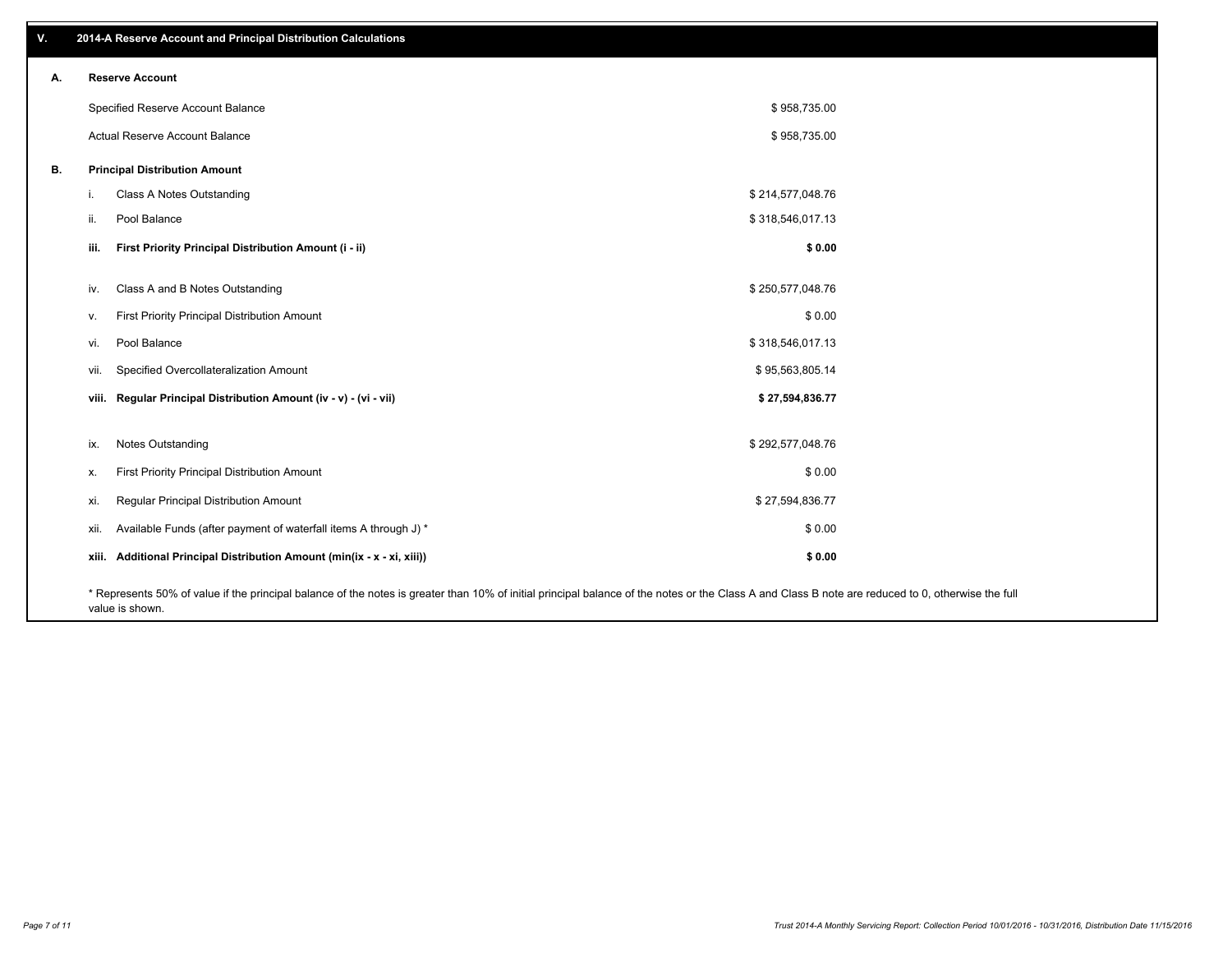| VI. |  | 2014-A Waterfall for Distributions |  |  |  |
|-----|--|------------------------------------|--|--|--|
|-----|--|------------------------------------|--|--|--|

|                                                                                        | Paid             | <b>Funds Balance</b> |
|----------------------------------------------------------------------------------------|------------------|----------------------|
| <b>Total Available Funds</b>                                                           |                  | \$5,101,090.70       |
| <b>Trustee Fees</b><br>Α                                                               | \$0.00           | \$5,101,090.70       |
| В<br>i. Master Servicing Fees                                                          | \$12,851.44      | \$5,088,239.26       |
| ii. Sub-Servicing Fees                                                                 | \$194,357.11     | \$4,893,882.15       |
| C<br>i. Administration Fees                                                            | \$6,667.00       | \$4,887,215.15       |
| ii. Unreimbursed Administrator Advances plus any Unpaid                                | \$0.00           | \$4,887,215.15       |
| D<br>Class A Noteholders Interest Distribution Amount                                  | \$370,873.33     | \$4,516,341.82       |
| Е<br><b>First Priority Principal Payment</b>                                           | \$0.00           | \$4,516,341.82       |
| F<br>Class B Noteholders Interest Distribution Amount                                  | \$120,000.00     | \$4,396,341.82       |
| G<br>Class C Noteholders Interest Distribution Amount                                  | \$157,500.00     | \$4,238,841.82       |
| H<br>Reinstatement Reserve Account                                                     | \$0.00           | \$4,238,841.82       |
| $\mathbf{I}$<br>Regular Principal Distribution                                         | \$4,238,841.82   | \$0.00               |
| J<br>i. Carryover Master Servicing Fees                                                | \$0.00           | \$0.00               |
| ii. Carryover Sub-servicing Fees                                                       | \$0.00           | \$0.00               |
| Κ<br>Additional Principal Distribution Amount                                          | \$0.00           | \$0.00               |
| L<br>Unpaid Expenses of Trustee                                                        | \$0.00           | \$0.00               |
| M<br>Unpaid Expenses of Administrator                                                  | \$0.00           | \$0.00               |
| N<br>Remaining Funds to the Excess Distribution Certificateholder                      | \$0.00           | \$0.00               |
| <b>Waterfall Conditions</b>                                                            |                  |                      |
| <b>Class C Noteholders' Interest Distribution Condition</b>                            |                  |                      |
| Pool Balance<br>i.                                                                     | \$318,546,017.13 |                      |
| ii.<br>Class A and B Notes Outstanding                                                 | \$250,577,048.76 |                      |
| Class C Noteholders' Interest Distribution Ratio (i / ii)<br>iii.                      | 127.12%          |                      |
| Minimum Ratio<br>iv.                                                                   | 110.00%          |                      |
| Is the Class C Noteholders' Interest Distribution Condition Satisfied (iii > iv)<br>٧. | Y                |                      |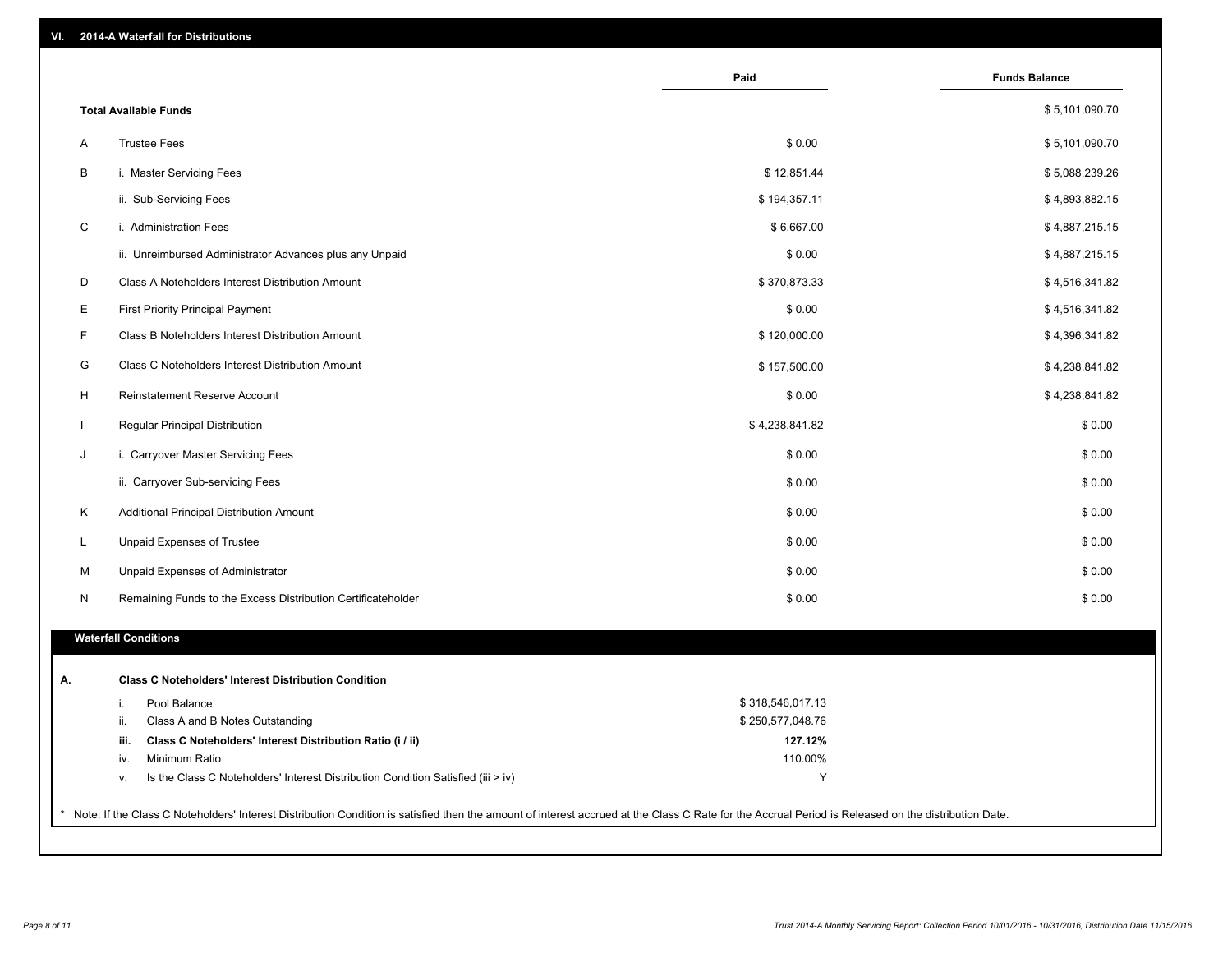| A <sub>1</sub>          | A2A                     | A2B                     |
|-------------------------|-------------------------|-------------------------|
| 784456AA3               | 784456AB1               | 784456AC9               |
| \$28,577,048.76         | \$68,000,000.00         | \$68,000,000.00         |
| <b>LIBOR</b>            | <b>FIXED</b>            | <b>LIBOR</b>            |
| 0.50%                   | 3.05%                   | 1.15%                   |
| 1 NEW YORK BUSINESS DAY | 1 NEW YORK BUSINESS DAY | 1 NEW YORK BUSINESS DAY |
| 10/17/2016              | 10/15/2016              | 10/17/2016              |
| 11/15/2016              | 11/15/2016              | 11/15/2016              |
| 0.08055556              | 0.08333333              | 0.08055556              |
| 1.03456%                | 3.05000%                | 1.68456%                |
| 0.000833396             | 0.002541667             | 0.001357007             |
| \$23,815.99             | \$172,833.33            | \$92,276.45             |
| $S -$                   | $\mathsf{\$}$ -         | $\mathsf{\$}$ -         |
| \$23,815.99             | \$172,833.33            | \$92,276.45             |
| \$23,815.99             | \$172,833.33            | \$92,276.45             |
| $\mathsf{\$}$ -         | $\mathsf{\$}$ -         | $\mathcal{S}$ -         |
| \$4,238,841.82          | $\mathsf S$ -           | $\mathsf{\$}$ -         |
| \$24,338,206.94         | \$68,000,000.00         | \$68,000,000.00         |
| 0.035922388             | 0.000000000             | 0.000000000             |
| 0.206255991             | 1.000000000             | 1.000000000             |
|                         |                         |                         |

\* Pay rates for Current Distribution. For the interest rates applicable to the next distribution date, please see https://www.salliemae.com/about/investors/data/SMBabrate.txt.

**VII. 2014-A Distributions**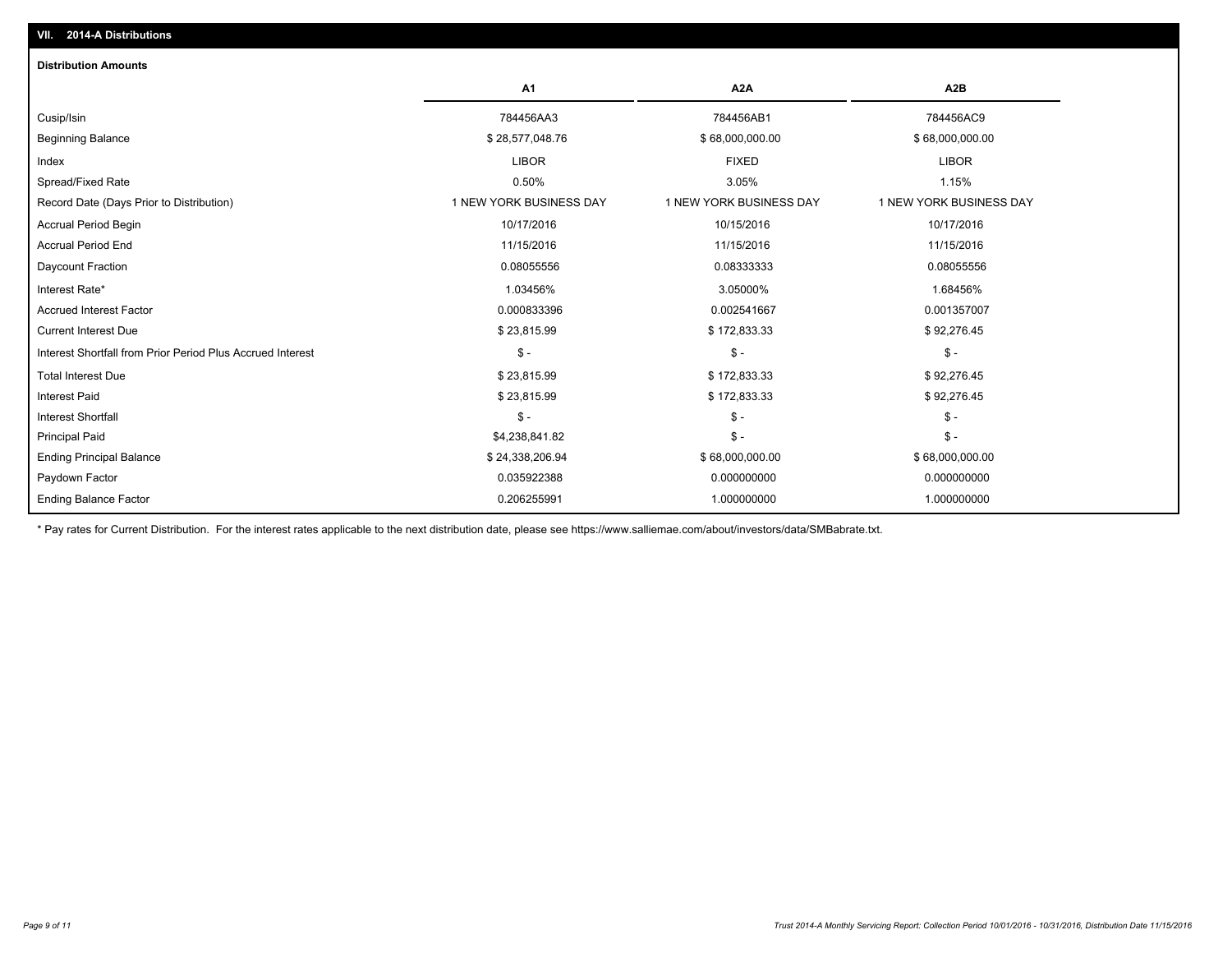| <b>Distribution Amounts</b>                                |                         |                         |                         |
|------------------------------------------------------------|-------------------------|-------------------------|-------------------------|
|                                                            | A3                      | в                       | c                       |
| Cusip/Isin                                                 | 784456AD7               | 784456AE5               | 784456AF2               |
| <b>Beginning Balance</b>                                   | \$50,000,000.00         | \$36,000,000.00         | \$42,000,000.00         |
| Index                                                      | <b>LIBOR</b>            | <b>FIXED</b>            | <b>FIXED</b>            |
| Spread/Fixed Rate                                          | 1.50%                   | 4.00%                   | 4.50%                   |
| Record Date (Days Prior to Distribution)                   | 1 NEW YORK BUSINESS DAY | 1 NEW YORK BUSINESS DAY | 1 NEW YORK BUSINESS DAY |
| <b>Accrual Period Begin</b>                                | 10/17/2016              | 10/15/2016              | 10/15/2016              |
| <b>Accrual Period End</b>                                  | 11/15/2016              | 11/15/2016              | 11/15/2016              |
| Daycount Fraction                                          | 0.08055556              | 0.08333333              | 0.08333333              |
| Interest Rate*                                             | 2.03456%                | 4.00000%                | 4.50000%                |
| <b>Accrued Interest Factor</b>                             | 0.001638951             | 0.003333333             | 0.003750000             |
| <b>Current Interest Due</b>                                | \$81,947.56             | \$120,000.00            | \$157,500.00            |
| Interest Shortfall from Prior Period Plus Accrued Interest | $\mathsf{\$}$ -         | $\mathsf{\$}$ -         | $\frac{2}{3}$ -         |
| <b>Total Interest Due</b>                                  | \$81,947.56             | \$120,000.00            | \$157,500.00            |
| <b>Interest Paid</b>                                       | \$81,947.56             | \$120,000.00            | \$157,500.00            |
| <b>Interest Shortfall</b>                                  | $\mathbb{S}$ -          | $\mathsf{\$}$ -         | $\mathsf{\$}$ -         |
| <b>Principal Paid</b>                                      | $\mathsf{\$}$ -         | $\mathsf{\$}$ -         | $S -$                   |
| <b>Ending Principal Balance</b>                            | \$50,000,000.00         | \$36,000,000.00         | \$42,000,000.00         |
| Paydown Factor                                             | 0.000000000             | 0.000000000             | 0.000000000             |
| <b>Ending Balance Factor</b>                               | 1.000000000             | 1.000000000             | 1.000000000             |

\* Pay rates for Current Distribution. For the interest rates applicable to the next distribution date, please see https://www.salliemae.com/about/investors/data/SMBabrate.txt.

**VII. 2014-A Distributions**